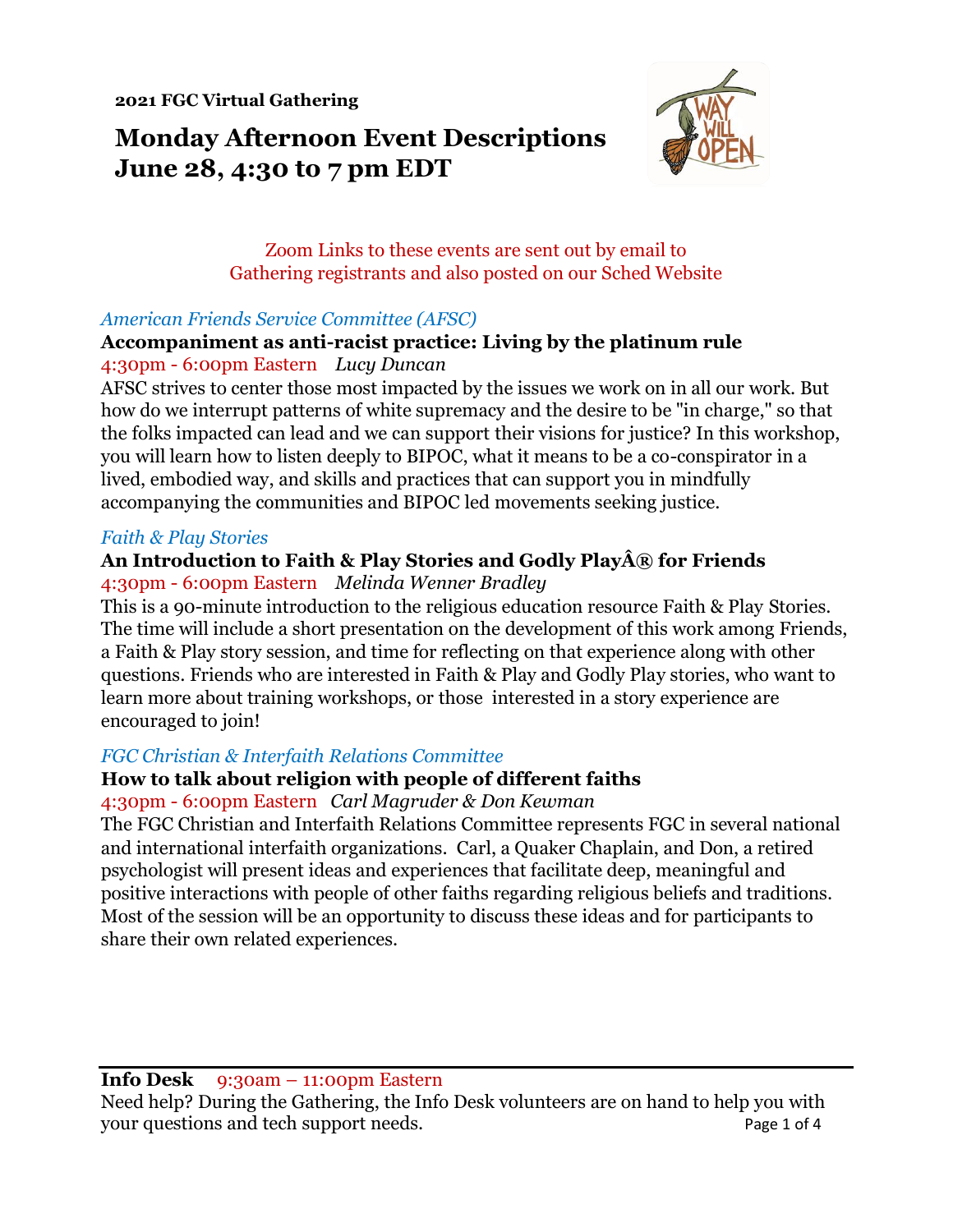# *Friends for Lesbian, Gay, Bisexual, Transgender and Queer Concerns*

#### **Meeting for Worship under the care of FLGBTQC - All are welcome** 4:30pm - 6:00pm Eastern

Worship hosted by Friends for Lesbian, Gay, Bisexual, Transgender and Queer Concerns open to anyone who is drawn to worship with us. An hour of worship will be followed by quick business meetings for nominations.

#### *Friends Committee on National Legislation (FCNL)*

## **FCNL: Earthcare for All - Advocating for National Environmental Legislation** 4:30pm - 6:00pm Eastern *Clarence Edwards*

This session will focus on FCNL's advocacy for the environment in the current Congress. FCNL sustainable energy and environment lobbyists will showcase recent progress made toward FCNL's vision of "an earth restored," the challenges and sticking points of FCNL's environmental policy priorities, and recommendations for what participants can do now to support a vision of environmental justice and earthcare for all.

# *Healing Center*

# **Healing Circle**

4:30pm - 6:00pm Eastern jan stansel, Bruce Kanerak, Anne Pomeroy The Healing Circles will be much like the traditional Quaker Meeting for Healing. Any and everyone is invited to attend. All present will provide support for those asking for help. Grounding in Spirit. Holding in Light and prayer. verbal prayers. singing. energy work, all appropriate. Email gatheringhealingcenter@gmail.com to request Distance Healing individual sessions.

## *Ministry on Racism*

# **Friends of Color Affinity Space (evening)**

## 6:00pm - 7:00pm Eastern

A space for People of Color only to build community during the Gathering

## *Nontheist Friends*

## **Quathiest Mysticism**

4:30pm - 6:00pm Eastern *Robin Alpern* An exploration of the mystical side of Quaker tradition. Bring your personal stories!

## *Open Hang Out Time*

## **Open Hang Out Time**

## 6:00pm - 7:00pm Eastern

Open Hang Out rooms scheduled throughout the day will provide registrants a way to meet up with new and old Friends. When you join the Open Hang Out space, a Zoom Host will be present to give Friends a choice of breakout rooms to join or make new breakout rooms. See the Open Hang Out Announcement Board for pre-scheduled breakout room topics (you could request one). You can join the Open Hang Out Space zoom meeting at any point while it's open.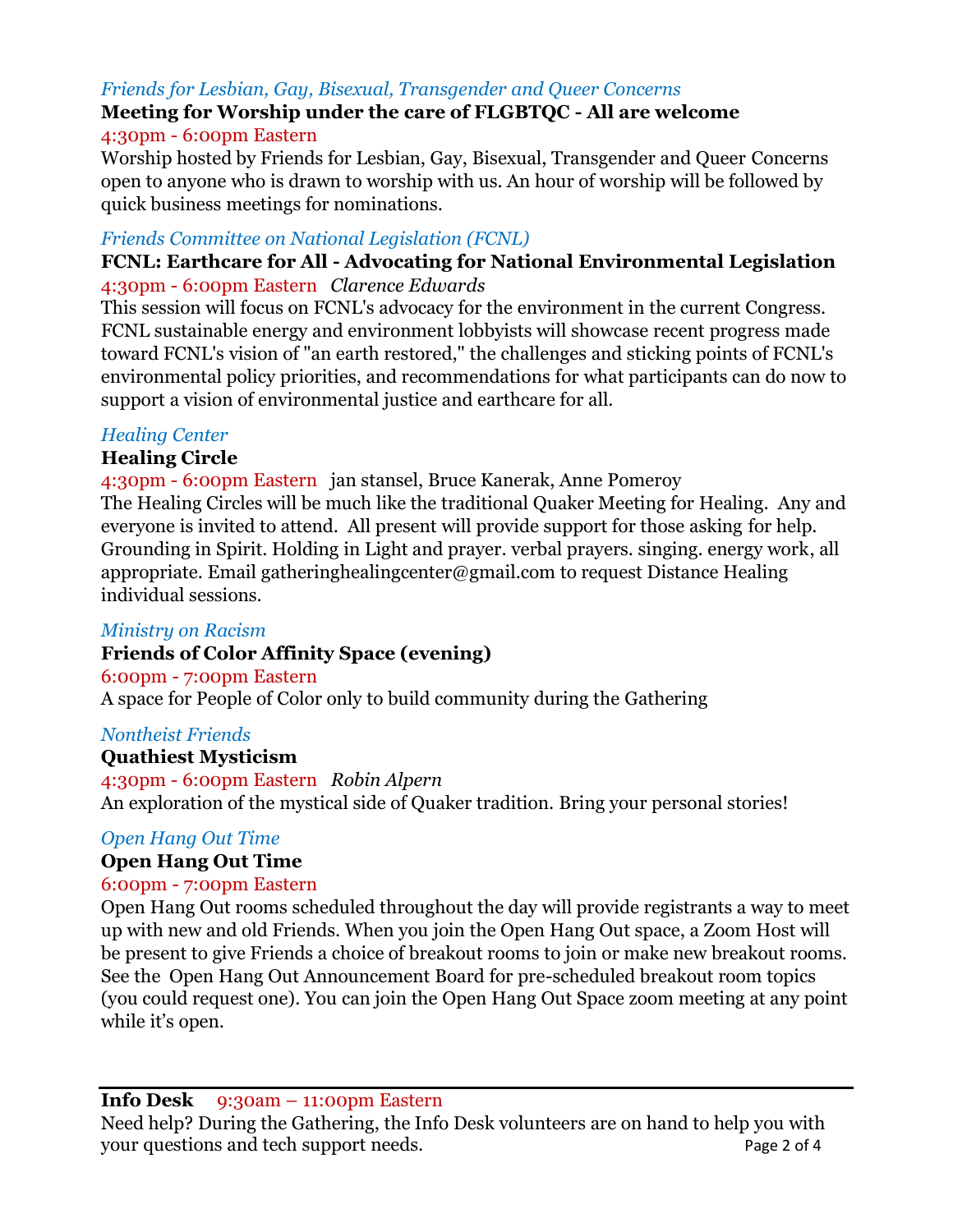#### *People of Color Center*

# **Dismantling Racism on Your Bookshelf**

#### 4:30pm - 6:00pm Eastern *Regina Renee Ward*

Reading can disrupt, transform, and heal. Books and authors can influence our worldview. Join us as we identify ways that systemic racism shows up in publishing and other readers' advisory services. Reading diversely and with intention has the power to counter the mainstream narrative about marginalized and disenfranchised communities. Participants will be empowered to evaluate how their own reading practices impact progress toward becoming actively anti-racist. Resources will be provided for your personal anti-racism journey.

#### *Quaker Arts Center*

#### **The Art of Writing**

## 4:30pm - 6:00pm Eastern *Chuck Fager*

Chuck Fager will lead a writing art sharing which will include Edith Maxwells and Diane Faison. Edith is a writer of mystery novels, particularly a series featuring a 19th Century Quaker midwife. Diane Faison is an artist who does impersonations of Harriet Tubman. See a video trailer at:<https://www.dianefaison.life/> Questions from participants will be entertained.

#### *Quaker Earthcare Witness*

## **Coming Together, Sharing Wisdom**

#### 4:30pm - 6:00pm Eastern *Mary Jo Klingel*

As we are (hopefully) adjusting to a more post-pandemic world, this workshop invites us to look back and look forward. We may ask what we have learned, what do we need to strive for and how have our relationships changed - both to the Earth and to one another? Using the testimonies as a framework, we will be encouraged to seek our paths forward, mindfully, gratefully.

## *QuakerBooks of FGC*

## **Author Event! Brent Bill**

#### 4:30pm - 6:00pm Eastern

The "bad Quaker" is back, talking about his newest book, "Hope and Witness in Dangerous Times."

## *School of the Spirit*

#### **Kin-dom of Heaven**

#### 4:30pm - 6:00pm Eastern *Mary Linda McKinney*

Using worship sharing and a brief guided meditation, we'll explore the idea that "the commonwealth of God is among" us. How do we experience it? How do we live as if we are in it now? Long-time Friend Mary Linda McKinney has been on a spiritual sojourn amongst different faith traditions for the past few years; she is currently learning about God in a Hindu community.